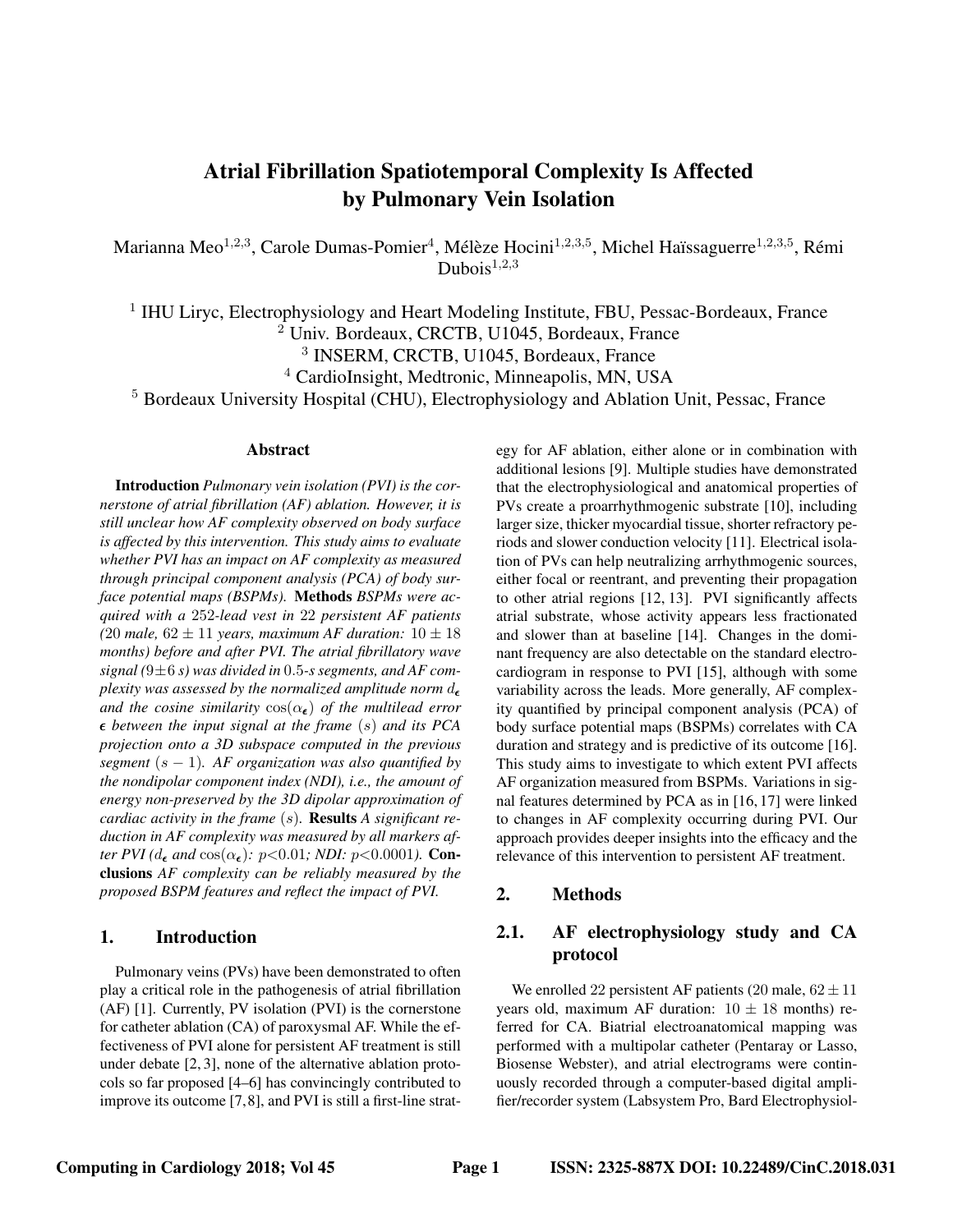ogy). Cycle length (CL) was measured in the left atrial appendage (LAA) at baseline and monitored during the procedure to assess local CA impact in the LA. All patients first underwent circumferential PVI. If AF was not terminated by PVI, extra-PV regions identified through noninvasive phase mapping were targeted [6]. The procedural endpoint was AF termination, i.e., organization to atrial tachycardia (AT) or sinus rhythm (SR). Electrical cardioversion was performed if CA failed to terminate AF.

### 2.2. BSPM data format and preprocessing

BSPMs were acquired with a 252-lead vest (ECVUE, Cardioinsight Technologies) at 1 kHz before and after PVI. The multilead atrial fibrillatory wave (f-wave) signal  $(9 \pm 6)$ s) was processed as in [16], yielding a  $L \times N$  matrix  $Y =$  $[\mathbf{y}(1) \dots \mathbf{y}(N)] \in \Re^{L \times N}$ , where  $L = 252$  is the number of BSPM leads, and  $N$  is the number of samples. An example is shown in Figure 1.



Figure 1. An example of f-wave signal segmented between the offset to the T wave  $(T<sub>OFFSET</sub>)$  and the onset of the following Q wave  $(Q_{\text{ONSET}})$  from a BSPM during AF.

## 2.3. AF complexity features from BSPMs

Multivariate measures of AF complexity were computed by PCA as in [17]. Body surface heart electrical activity can be modeled as a 3D dipole [18], and most of its energy can be well approximated by the 3 dominant PCA eigenvectors  $[19]$ . Accordingly, the input atrial signal Y was divided in 0.5-s frames, each projected on the 3D subspace  $M^{(s)}$  determined by PCA in the previous segment:

$$
\hat{\mathbf{Y}}^{(s+1)} = \mathbf{M}^{(s)}(\mathbf{M}^{(s)})^{\#}\mathbf{Y}^{(s+1)}
$$
(1)

where  $(\cdot)^\#$  is the MoorePenrose pseudoinverse operator. AF spatiotemporal organization was described in terms of the ability of the PCA components determined in the frame (s) of the f-wave signal to be retrieved in  $(s+1)$ : the lower their repetitiveness, the higher signal complexity. Thus, we assumed that the instantaneous PCA estimation error  $\epsilon(t)$ between the input signal  $y^{(s+1)}(t)$  at the frame  $(s+1)$  and

its PCA estimation  $\mathbf{\hat{y}}^{(s+1)}(t)$  was linked to AF complexity and expressed in terms of the normalized magnitude norm:

$$
d_{\epsilon}(t) = \frac{\|\hat{\mathbf{y}}^{(s+1)}(t) - \mathbf{y}^{(s+1)}(t)\|}{\|\mathbf{y}^{(s+1)}(t)\|},
$$
 (2)

with higher  $d_{\epsilon}$  values describing more disorganized AF, and cosine similarity, ranging from 0 to 1 (from low to high AF complexity):

$$
\cos(\boldsymbol{\epsilon})(t) = \frac{\langle \hat{\mathbf{y}}^{(s+1)}(t), \mathbf{y}^{(s+1)}(t) \rangle}{\|\hat{\mathbf{y}}^{(s+1)}(t)\| \|\mathbf{y}^{(s+1)}(t)\|},\tag{3}
$$

For the statistical analysis, the temporal average of these indices over each frame was considered. AF organization was also measured by the nondipolar component index (NDI), i.e., the energy retained by the PCA eigenvalues  $\sigma_{\ell}$ ,  $\ell = 4, \ldots, L$  outside the subspace  $\mathbf{M}^{(s)}$  at the frame  $(s)$ :

$$
NDI = 1 - \frac{\sum_{\ell=1}^{3} \sigma_{\ell}}{\sum_{\ell=1}^{L} \sigma_{\ell}}
$$
\n(4)

with low NDI values associated with more organized AF patterns, which were accurately reconstructed by PCA.

#### 2.4. Statistical analysis

The impact of PVI on body surface cardiac activity was assessed in terms of intraprocedural variations in the PCA markers of AF organization in the whole dataset. The same analysis was then performed in two subgroups of AF patients, i.e., those who were free from AF at the end of the entire procedure ("Termination") and those who did not experience AF termination by CA ("No termination"). To evaluate whether atrial substrate could be affected by PVI even in patients with more advanced AF forms, AF organization was also assessed before and after PVI both in persistent and long-lasting AF patients. Finally, we verified whether the location of the AF termination site in the left or the right atrium (LA vs RA) could be related to PVI efficacy as measured by PCA features.

Lilliefors test for normality was applied to all indices. A one-sample t-test was used to verify whether CL variations were significantly different from zero. Intergroup comparisons between BSPM features computed at a specific moment of the procedure (i.e., "Before PVI" or "After PVI") were made with an unpaired t-test for normally distributed data, or with a Mann Whytney test otherwise. Differences between pre- and post-PVI parameters were also tested for each group. Significance was taken for  $p$ -value  $\leq 0.05$ .

## 3. Results

#### 3.1. AF mapping and ablation

As in [16], patients with AF duration of  $\langle 12 \rangle$  months were assigned to the persistent AF group  $(n=18)$ , whereas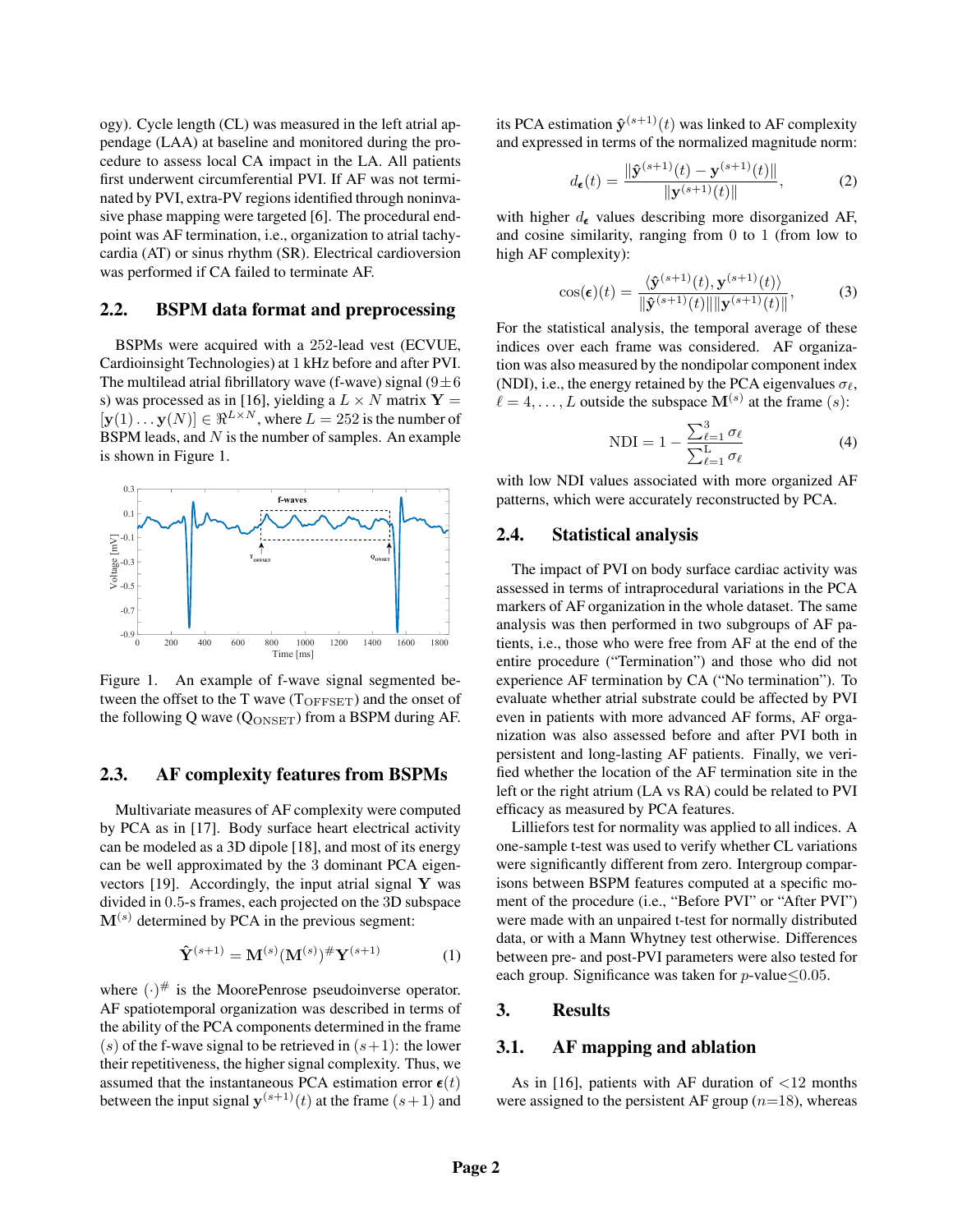3 patients were diagnosed with long-lasting  $AF$  ( $>12$ ) months). AF duration was unknown in one patient. Baseline AF CL was  $179 \pm 36$  ms. Mean ablation time was  $61 \pm 25$  min and  $5 \pm 3$  atrial regions were targeted to terminate AF. AF was terminated in the PVs in 4 patients, in other LA sites in 2 patients, in the RA in 4 patients. AF was organized to AT in 4 patients, to SR in 6 patients.

### 3.2. PVI and body surface AF complexity

A significant reduction in AF complexity was measured by all PCA features after PVI (Figure 2). This evidence was corroborated by a significant prolongation of the initial AF CL ( $\Delta$ CL: 10  $\pm$  12 ms, p=0.002).



a.u.: arbitrary units; \*\*\*\*: *p*<0.0001; \*\*: *p*<0.01

Figure 2. AF complexity and PVI  $(n=22)$ .

In persistent AF patients higher organization was measured by all indices after PVI, whereas in more severe cases changes in the atrial substrate due to this intervention could not significantly reflect on body surface (Figure 3). Surprisingly, BSPM complexity at baseline was higher in persistent rather than long-lasting AF patients, whereas it was comparable in both groups after PVI.



a.u.: arbitrary units; ns: not significant; \*\*: *p*<0.01; \*\*\*: *p*<0.001; \*\*\*\*: *p*<0.0001

Figure 3. AF complexity in persistent  $(n=18)$  and longlasting  $(n=3)$  patients before and after PVI.

AF complexity from BSPMs was lower after PVI regardless of CA outcome (Figure 4), with slower AF CL both in patients with ( $\Delta$ CL: 14±16 ms,  $p=0.04$ ) and without AF termination ( $\Delta CL: 8 \pm 9$  ms,  $p=0.02$ ), and comparable in both groups  $(p=0.3)$ . Higher AF organization at baseline predicted AF termination by CA, whereas there were no intergroup differences after PVI.



Figure 4. AF complexity for effective  $(n=10)$  and failed  $(n=12)$  CA procedures before and after PVI.

<sup>\*\*\*\*\*</sup><br>
<sup>I</sup> line AF complexity when the CA endpoint was achieved in There were no changes in BSPM complexity in patients with AF termination in the LA, whereas AF was more organized after PVI when the termination site was located in the RA (Figure 5). While all indices measured lower basethe LA, after PVI they underlined higher AF organization in patients who were free from AF after RA ablation.



a.u.: arbitrary units; ns: not significant; \*: *p*<0.05; \*\*: *p*<0.01; \*\*\*\*: *p*<0.0001

Figure 5. AF complexity for patients with AF termination in the LA  $(n=6)$  and the RA  $(n=4)$  before and after PVI.

## Long-lasting **4.** Discussion

 $\int_{\mathcal{B}^{\phi}}^{\phi} \int_{\mathcal{B}^{\phi}}^{\phi}$  they were effectively assessed by our PCA approach.<br>Electrical isolation of PVs substantially altered \*\*\* ns Such modifications reflect on body surface as well, and PVI significantly alters the atrial electrophysiology.

Electrical isolation of PVs substantially altered the atrial substrate in persistent AF patients, but not in the long-lasting ones, thus suggesting the presence of other drivers [20], which may be located at extra-PV sites and require a more extensive ablation [16].

As in [15, 16], more organized AF forms were more likely to be successfully treated by CA. Importantly, our method underlined how PVI contributed to modify the atrial substrate and simplify arrhythmia mechanisms, even when CA endpoint was not reached. These findings suggest that in some patients PVs may not only trigger AF, but also provide a substrate for its maintenance [21].

Our approach underlined higher disorganization at base-